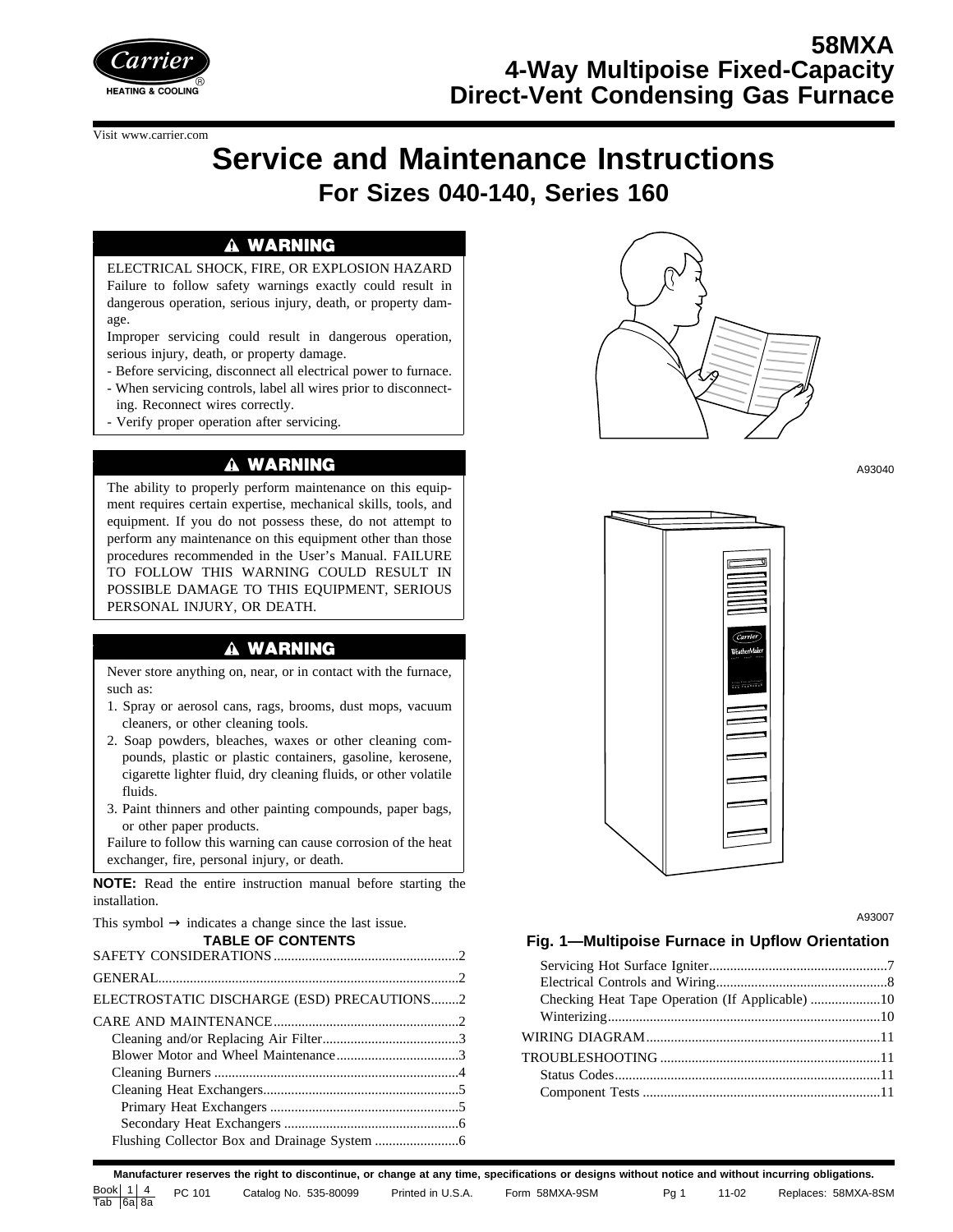

#### **SAFETY CONSIDERATIONS**

Recognize safety information. This is the safety-alert symbol  $\wedge$ . When you see this symbol on the furnace and in instructions or manuals, be alert to the potential for personal injury.

Understand the signal words DANGER, WARNING, CAUTION, and NOTE. These words are used with the safety-alert symbol. DANGER identifies the most serious hazards which **will** result in severe personal injury or death. WARNING signifies hazards which **could** result in personal injury or death. CAUTION is used to identify unsafe practices which **would** result in minor personal injury or product and property damage. NOTE is used to highlight suggestions which **will** result in enhanced installation, reliability, or operation.

Installing and servicing heating equipment can be hazardous due to gas and electrical components. **Only trained and qualified service agency personnel should install, repair, or service heating equipment. Untrained personnel can perform basic maintenance functions described in User's Information Manual such as cleaning and replacing air filters.** All other operations must be performed by trained and qualified service agency personnel. When working on heating equipment, observe precautions in the literature, on tags, and on labels attached to or shipped with the unit and other safety precautions that may apply.

→ Follow all safety codes including the National Fuel Gas Code (NFGC) NFPA 54-2002/ANSI Z223.1-2002 in the U.S.A.; National Standard of Canada, Natural Gas and Propane Installation Code CSA B149.1-00 (NSCNGPIC) in Canada; and the Installation Standards, Warm Air Heating and Air Conditioning Systems (NFPA 90B) ANSI/NFPA 90B. Wear safety glasses and work gloves. Have a fire extinguisher available during start-up and adjustment procedures and service calls.

### A CAUTION

Label all wires prior to disconnection when servicing controls. Wiring errors can cause improper and dangerous operation.

#### **GENERAL**

These instructions are written as if the furnace is installed in an upflow application. An upflow furnace application is where the blower is located below the combustion and controls section of the furnace, and conditioned air is discharged upward. Since this furnace can be installed in any of the 4 positions shown in Fig. 2, you may need to revise your orientation to component location accordingly.



A93041

#### **Fig. 2—Multipoise Orientation**

#### **ELECTROSTATIC DISCHARGE (ESD) PRECAUTIONS**

### **A CAUTION**

Electrostatic discharge can affect electronic components. Take precautions during furnace installation and servicing to protect the furnace electronic control. Precautions will prevent electrostatic discharges from personnel and hand tools which are held during the procedure. These precautions will help to avoid exposing the control to electrostatic discharge by putting the furnace, the control, and the person at the same electrostatic potential.

- 1. Disconnect all power to the furnace. DO NOT TOUCH THE CONTROL OR **ANY** WIRE CONNECTED TO THE CON-TROL PRIOR TO DISCHARGING YOUR BODY'S ELEC-TROSTATIC CHARGE TO GROUND.
- 2. Firmly touch a clean, unpainted, metal surface of the furnace chassis which is close to the control. Tools held in a person's hand during grounding will be satisfactorily discharged.
- 3. After touching the chassis, you may proceed to service the control or connecting wires as long as you do nothing that recharges your body with static electricity (for example; DO NOT move or shuffle your feet, DO NOT touch ungrounded objects, etc.).
- 4. If you touch ungrounded objects (recharge your body with static electricity), firmly touch furnace again before touching control or wires.
- 5. Use this procedure for installed and uninstalled (ungrounded) furnaces.
- 6. Before removing a new control from its container, discharge your body's electrostatic charge to ground to protect the control from damage. If the control is to be installed in a furnace, follow items 1 through 5 before bringing the control or yourself into contact with the furnace. Put all used AND new controls into containers before touching ungrounded objects.
- 7. An ESD service kit (available from commercial sources) may also be used to prevent ESD damage.

#### **CARE AND MAINTENANCE**

For continuing high performance and to minimize possible furnace failure, it is essential that maintenance be performed annually on this equipment. Consult your local dealer for proper maintenance and maintenance contract availability.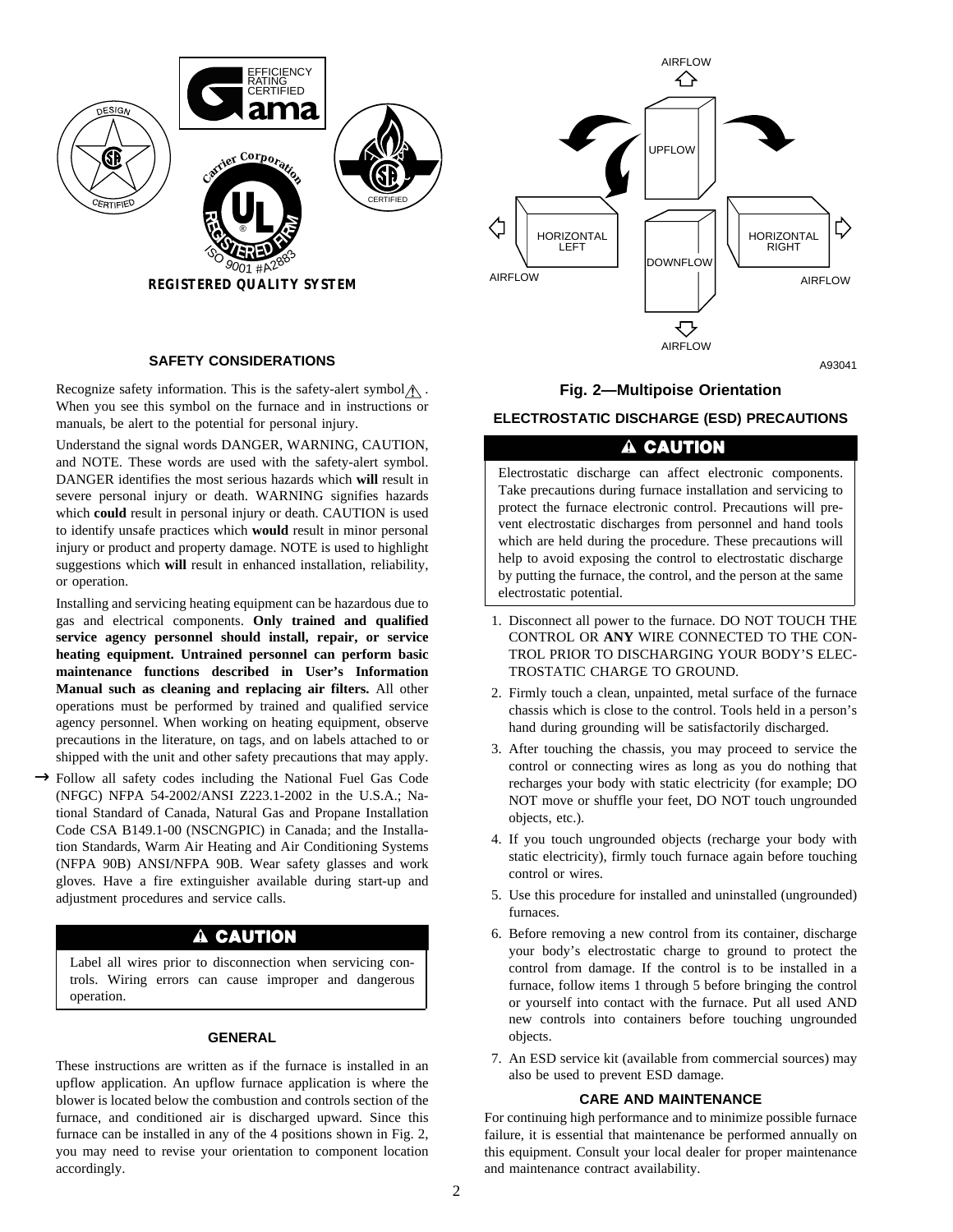

A00232 **Fig. 3—Bottom Filter Arrangement**

### A WARNING

Turn off the gas and electrical supplies to the unit before performing any maintenance or service. Follow the operating instructions on the label attached to the furnace. Failure to follow this warning could result in personal injury or death.

The minimum maintenance that should be performed on this equipment is as follows:

- 1. Check and clean or replace air filter each month as needed.
- 2. Check blower motor and wheel for cleanliness annually.
- 3. Check electrical connections for tightness and controls for proper operation each heating season. Service as necessary.
- 4. Check for proper condensate drainage. Clean as necessary.
- 5. Check for blockages in combustion-air and vent pipes annually.
- 6. Check burners for cleanliness annually.

### A CAUTION

Be careful of sharp metal edges, etc. Use care and wear protective clothing, safety glasses, and gloves when removing parts. Failure to follow this caution could result in personal injury.  $\rightarrow$ 

#### **Step 1—Cleaning and/or Replacing Air Filter**

The air filter arrangement may vary depending on the application or orientation. Filter could be located in furnace blower compartment or in the filter cabinet, but not in both.

#### A WARNING

Never operate unit without a filter or with the blower access panel removed. Failure to follow this warning could result in a fire or personal injury.

### A CAUTION

Operating a unit without a filter or with the blower access door removed could cause damage to the furnace blower motor. Dust and lint on internal parts of furnace can cause a loss of efficiency.

**NOTE:** If the filter has an airflow direction arrow, the arrow must point toward the blower.



To clean or replace filters, proceed as follows:

If filter is installed in filter cabinet adjacent to furnace:

- 1. Turn off electrical supply to furnace.
- 2. Remove filter cabinet door.
- 3. Slide filter out of cabinet.
- 4. If equipped with permanent, washable filter, clean filter by spraying cold tap water through filter in opposite direction of airflow. Rinse filter and let dry. Oiling or coating of the filter is not recommended.
- 5. If equipped with factory specified disposable media filter, replace only with a factory-authorized filter of the same size.
- 6. Slide filter into cabinet.
- 7. Replace filter cabinet door.
- 8. Turn on electrical supply to furnace.
- If filter is installed in furnace blower compartment:
- 1. Turn off electrical supply to furnace.
- 2. Remove main furnace door and blower access panel.
- 3. Release filter retainer wire. (See Fig. 3 or 4.)
- 4. Slide filter out of furnace.
- 5. Furnaces are equipped with permanent, washable filter(s). Clean filter by spraying cold tap water through filter in opposite direction of airflow.
- 6. Rinse filter and let dry. Oiling or coating filter is not recommended.
- 7. Slide filter into furnace.
- 8. Recapture filter retainer wire.
- 9. Replace blower access panel and main furnace door.
- 10. Turn on electrical supply to furnace.

#### **Step 2—Blower Motor and Wheel Maintenance**

To ensure long life, economy, and high efficiency, clean accumulated dirt and grease from blower wheel and motor annually.

The inducer and blower motors are pre-lubricated and require no additional lubrication. These motors can be identified by the absence of oil ports on each end of the motor.

The following items should be performed by a qualified service technician.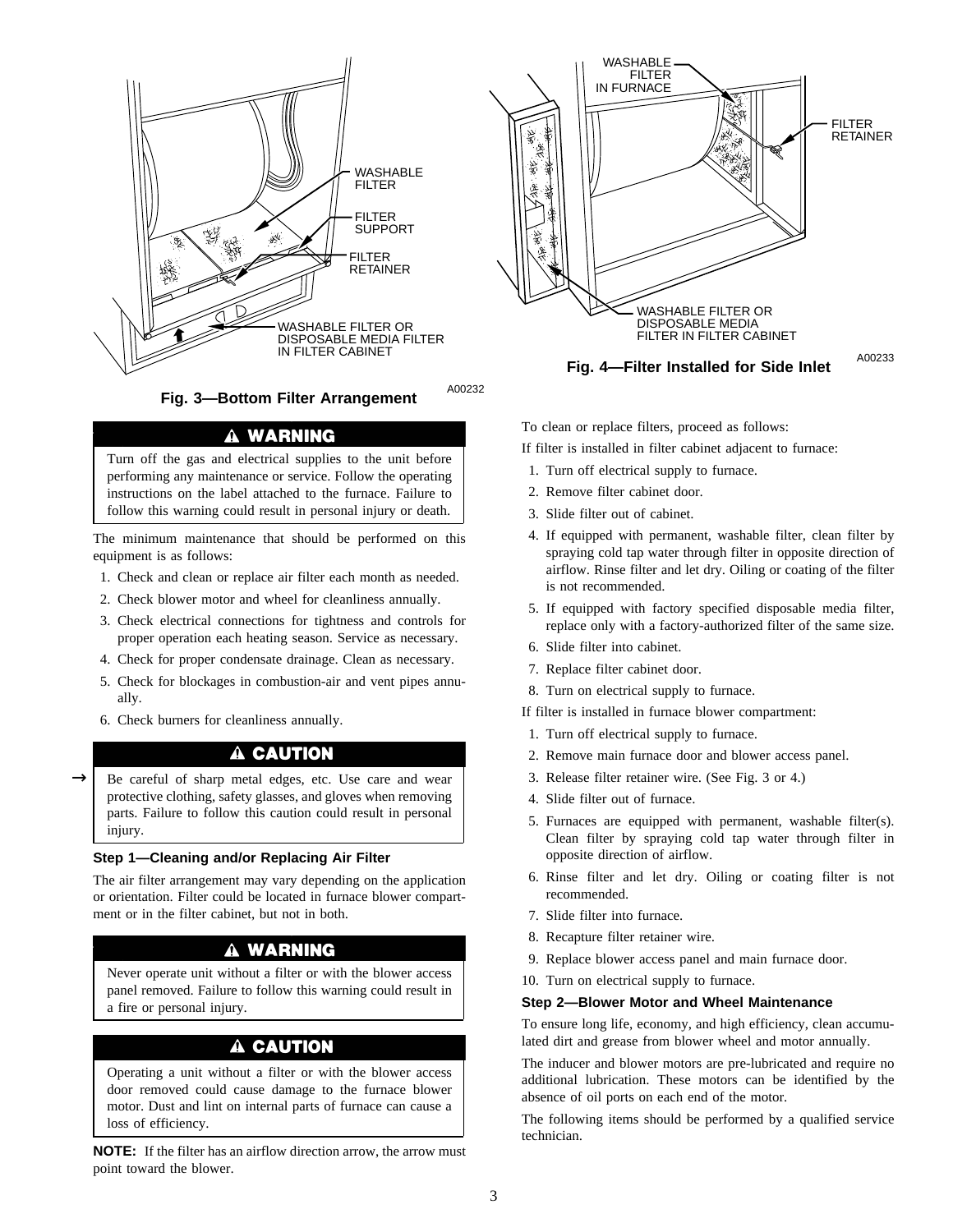Clean blower motor and wheel as follows:

- 1. Turn off electrical supply to furnace.
- 2. Remove main furnace door and blower access panel.
- 3. Disconnect blower motor wires from furnace control. Field thermostat connections may need to be disconnected depending on their length and routing.
- 4. Remove control box mounting screws and position control box, transformer, and door switch assembly to right side of furnace casing.
- 5. If condensate trap is located in left- or right-hand side of furnace casing, proceed to item 6, otherwise remove trap and tubing as described below (See Fig. 8, top left):
	- a. Disconnect field drain connection from condensate trap.
	- b. Disconnect drain and relief port tubes from condensate trap.
	- c. Remove condensate trap from blower shelf.
- 6. Remove screws securing blower assembly to blower shelf and slide blower assembly out of furnace.
- 7. Clean blower wheel and motor by using a vacuum with soft brush attachment. Be careful not to disturb balance weights (clips) on blower wheel vanes. Do not bend wheel or blades as balance will be affected.
- 8. If greasy residue is present on blower wheel, remove wheel from the blower housing and wash it with an appropriate degreaser. To remove wheel:
	- a. Mark blower wheel location on shaft before disassembly to ensure proper reassembly.
	- b. Loosen setscrew holding blower wheel on motor shaft.

**NOTE:** Mark blower mounting arms and blower housing so each arm is positioned at the same hole location during reassembly.

- c. Mark blower wheel orientation and cutoff plate location to ensure proper reassembly.
- d. Remove screws securing cutoff plate and remove cutoff plate from housing.
- e. Remove bolts holding motor mounts to blower housing and slide motor and mounts out of housing. Disconnect capcitor and ground wire attached to blower housing before removing motor. Motor mounts need not be removed from motor.
- f. Remove blower wheel from housing.

### A CAUTION

The blower wheel should not be dropped or bent as balance will be affected.

- g. Clean wheel per instructions on degreaser cleaner. Do not get degreaser in the motor.
- 9. Reassemble motor and blower wheel by reversing items 8b through 8f. Ensure wheel is positioned for proper rotation. Tighten set-screw to 140-160 in.-lb torque.
- 10. Reinstall blower assembly in furnace.
- 11. Reinstall control box, transformer, and door switch assembly on blower shelf.
- 12. Reinstall condensate trap and tubing if previously removed.
	- a. Reinstall condensate trap in hole in blower shelf.
	- b. Connect condensate trap drain tubes. See Fig. 8 or tubing diagram on main furnace door for proper tube location.

**NOTE:** Ensure tubes are not kinked or pinched, as this will affect operation.

- (1.) Connect 1 tube (blue or blue and white striped) from collector box.
- (2.) Connect 1 tube (violet or unmarked) from inducer housing.
- (3.) Connect 1 tube (relief port, green or pink) from collector box.
- c. Connect field drain to condensate trap.
- 13. Reconnect wires.

Refer to furnace wiring diagram, and connect thermostat leads if previously disconnected. (See Fig. 15.)

**NOTE:** Refer to Table 1 for motor speed lead reconnection if leads were not identified before disconnection.

### **A CAUTION**

Heating speed selection MUST be adjusted to provide proper temperature rise as specified on the rating plate. Failure to adjust the heating speed may shorten heat exchanger life.

#### **Table 1—Speed Selection**

| <b>COLOR</b>                 | <b>SPEED</b> | <b>FACTORY</b><br><b>ATTACHED TO</b> |
|------------------------------|--------------|--------------------------------------|
| <b>Black</b>                 | High         | Cool                                 |
| <b>Yellow (When Present)</b> | Medium High  | Spare                                |
| <b>Blue</b>                  | Medium Low   | Heat                                 |
| Red                          | Low          | Fan                                  |
| White                        | Common       | Com                                  |

#### A WARNING

Blower access door switch opens 115-v power to furnace control. No component operation can occur. Caution must be taken when manually closing this switch for service purposes. Failure to follow this warning could result in personal injury or death.

- 14. Turn on electrical supply. Manually close blower access door switch. Use a piece of tape to hold switch closed. Check for proper rotation and speed changes by performing a component self-test as shown at the bottom of Service Label. (See Fig. 16.)
- 15. If furnace is operating properly remove tape to release blower access door switch, replace blower access door, and replace main furnace door.

#### **Step 3—Cleaning Burners**

The following items should be performed by a qualified service technician. If the burners develop an accumulation of light dirt or dust, they may be cleaned by using the following procedure:

- 1. Turn off gas and electrical supplies to furnace.
- 2. Remove main furnace door.
- 3. Remove burner box cover.
- 4. Using backup wrench, disconnect gas supply pipe from gas valve.

#### A CAUTION

Label all wires prior to disconnection when servicing controls. Wiring errors can cause improper and dangerous operation.

5. Remove wires from gas valve. Note location for reassembly.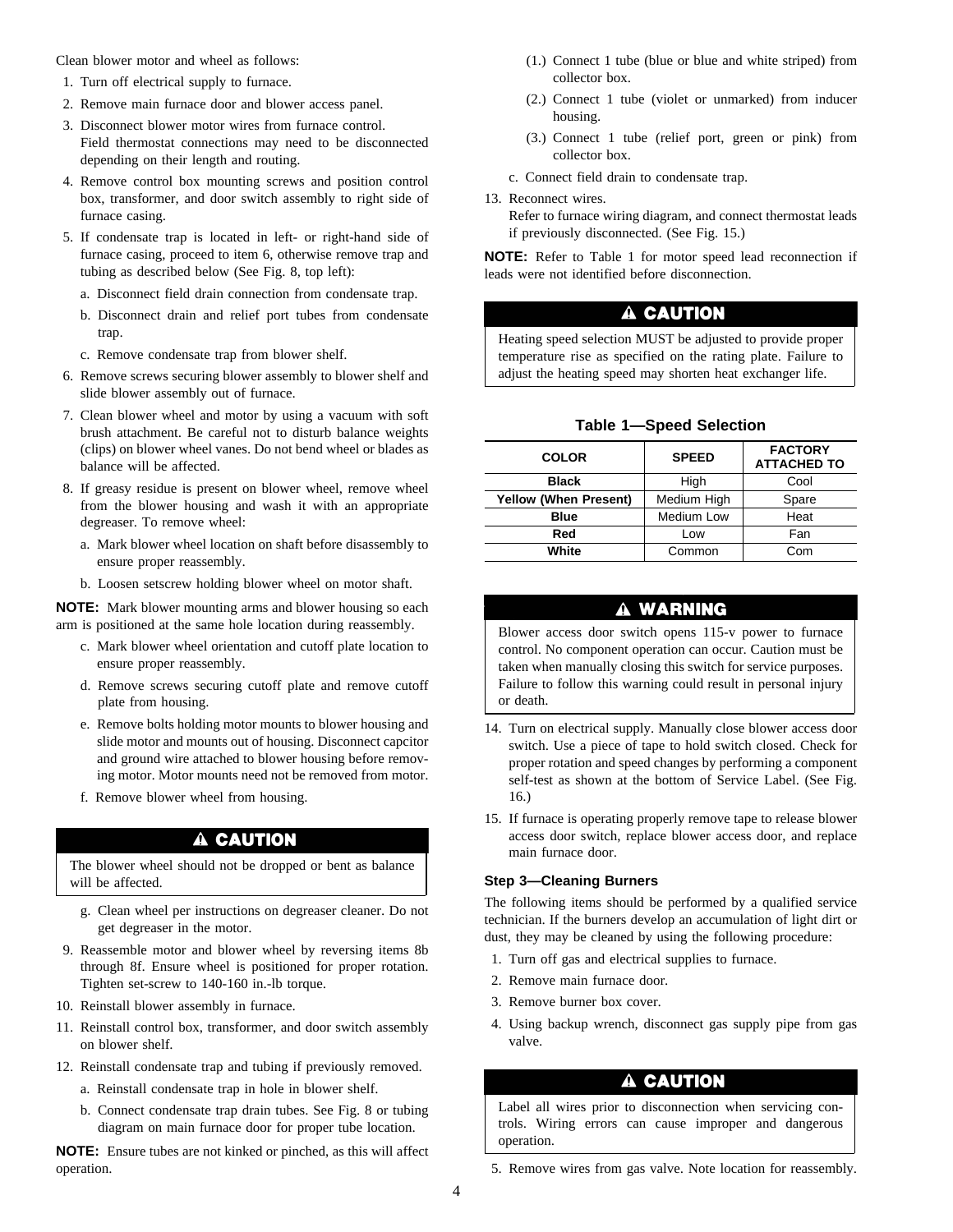- 6. Remove burner box pressure tube from gas valve regulator fitting.
- 7. Remove screws that secure manifold to burner box. (See Fig. 5.)



**Fig. 5—Burner Box Assembly**

**NOTE:** Do not remove burner box from cell panel.

- 8. Remove manifold, orifices, and gas valve as 1 assembly.
- 9. Remove screws attaching burner assembly in burner box.
- 10. Remove burner assembly from burner box.

**NOTE:** All burners are attached to burner bracket and can be removed as 1 assembly.

- 11. Clean burners with soft brush and vacuum.
- 12. Reinstall manifold, orifice, and gas valve assembly in burner box. Ensure manifold seal grommet is installed properly and burners fit over orifices.
- 13. Reconnect wires to gas valve. Refer to furnace wiring diagram for proper wire location.
- 14. Reinstall burner box pressure tube to gas valve regulator fitting.
- 15. Reinstall gas supply pipe to furnace gas control valve using backup wrench on gas valve to prevent rotation and improper orientation.

**NOTE:** Use propane gas resistant pipe dope to prevent gas leaks. DO NOT use Teflon tape.

#### A WARNING

Gas valve switch MUST be facing forward or tilted upward. Failure to follow this warning could result in property damage, personal injury, or death.

- 16. Replace burner box cover.
- 17. Turn on gas and electrical supplies to furnace.

#### **WARNING** A

FIRE OR EXPLOSION HAZARD

Failure to follow the safety warnings exactly could result in serious injury, death, or property damage.

Never test for gas leaks with an open flame. Use a commercially available soap solution made specifically for the detection of leaks to check all connections. A fire or explosion may result causing property damage, personal injury, or loss of life.

- 18. Check for gas leaks.
- 19. Replace main furnace door.

#### **Step 4—Cleaning Heat Exchangers**

The following items should be performed by a qualified service technician.

#### PRIMARY HEAT EXCHANGERS

If the heat exchangers get an accumulation of light dirt or dust on the inside, they may be cleaned by the following procedure:

**NOTE:** If the heat exchangers get a heavy accumulation of soot and carbon, both the primary and secondary heat exchangers should be replaced rather than trying to clean them thoroughly due to their intricate design. A build-up of soot and carbon indicates that a problem exists which needs to be corrected, such as improper adjustment of manifold pressure, insufficient or poor quality combustion air, improper vent termination, incorrect size or damaged manifold orifice(s), improper gas, or a restricted heat exchanger (primary or secondary). Action must be taken to correct the problem.

- 1. Turn off gas and electrical supplies to furnace.
- 2. Remove main furnace door.

### A CAUTION

Label all wires prior to disconnection when servicing controls. Wiring errors can cause improper and dangerous operation.

- 3. Disconnect wires or connectors to flame rollout switch, gas valve, igniter, and flame sensor.
- 4. Disconnect combustion-air intake pipe from intake housing.
- 5. Remove the pressure switch tube from intake housing.
- 6. Remove screws attaching intake housing to burner box, and rotate intake housing away from burner box for removal.
- 7. Using backup wrench, disconnect gas supply pipe from gas valve.
- 8. Disconnect pressure tubing from gas valve.
- 9. Remove 2 screws attaching top filler panel and rotate upwards to gain access to screws attaching burner box to cell panel.
- 10. Remove screws attaching burner box to cell panel. (See Fig. 5.)

**NOTE:** Burner box cover, manifold, gas valve, and burner assembly should be removed as 1 assembly.

11. Clean heat exchanger openings with a vacuum and a soft brush. (See Fig. 6.)

**NOTE:** After cleaning, inspect the heat exchangers to ensure they are free of all foreign objects that may restrict flow of combustion products.

12. Reverse items 4 through 10 for reassembly.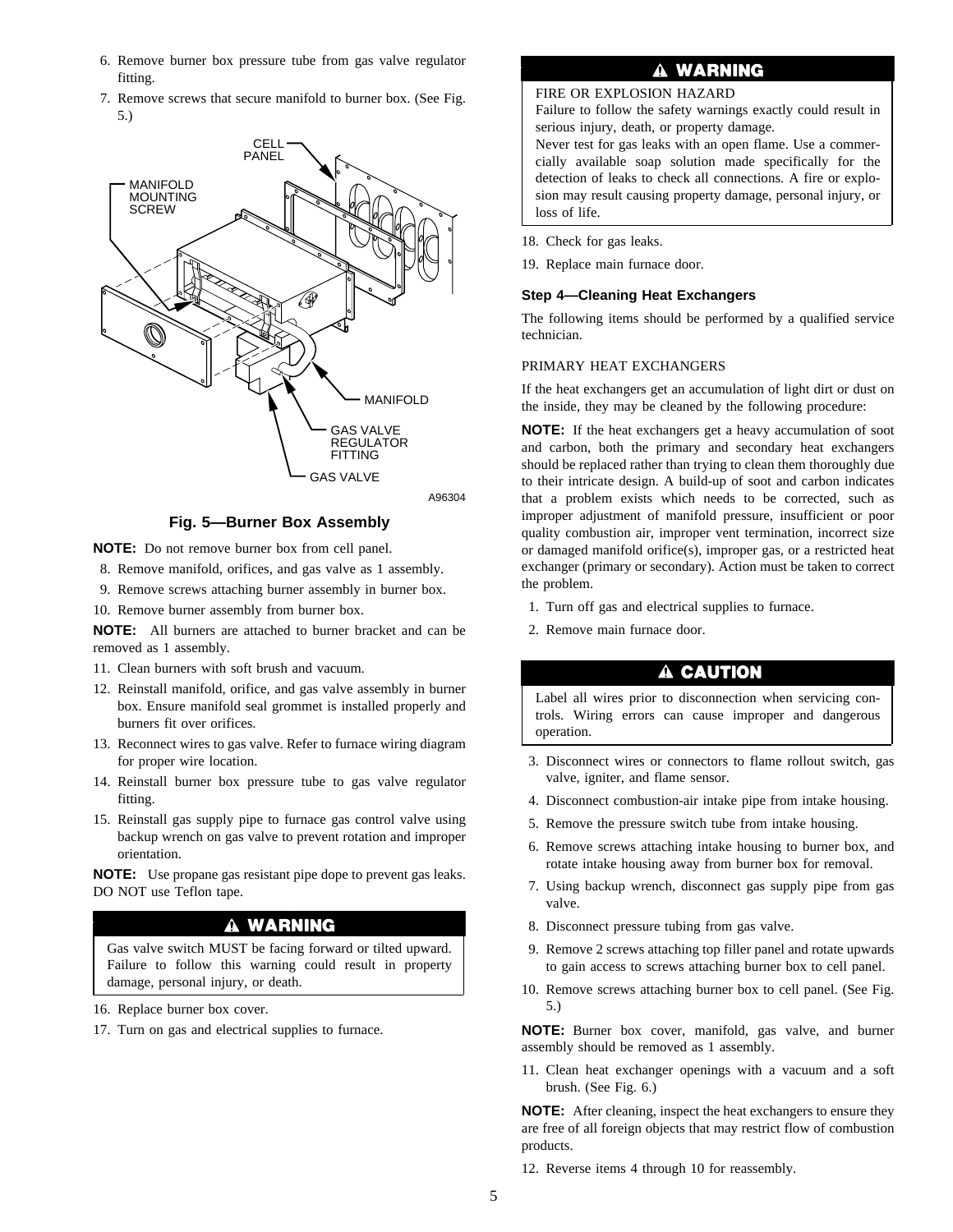

A96305

#### **Fig. 6—Cleaning Inlet Openings of Primary Heat Exchangers**

### A CAUTION

The ground wire from the gas valve MUST be attached to the burner box attachment screw. Failure to attach this ground wire to an adequate casing ground will cause the furnace control to lock out.

**NOTE:** Be sure burner box gasket is installed between burner box and cell panel. (See Fig. 5.) If gasket is damaged, replace it.

**NOTE:** Inspect combustion-air intake housing. If foamed gasket was removed, check for any damage. If gasket is damaged in any way, it must be repaired. To repair, remove damaged gasket section, apply sealant releasing agent such as PAM cooking spray or equivalent (must not contain corn or canola oil, aromatic or halogenated hydrocarbons or inadequate seal may occur) to burner box and apply a small bead of G.E. RTV 162, G.E. RTV 6702, or Dow-Corning RTV 738 sealant to edge of combustion-air intake housing. (See Fig. 7.)



A93087

#### **Fig. 7—Combustion-Air Intake Housing Gasket Repair**

- 13. Refer to furnace wiring diagram and reconnect wires to flame rollout switch, gas valve, igniter, and flame sensor.
- 14. Reconnect pressure switch tubes to gas valve and intake housing. Refer to tube routing label on main furnace door for proper tube location. Be sure tubes are not kinked. (See Fig. 8.)
- 15. Turn on gas and electrical supplies to furnace.

16. Check furnace operation through 2 complete heat operating cycles. Look through sight glass in burner enclosure to check burners. Burner flames should be clear blue, almost transparent. (See Fig. 9.)

### **A WARNING**

#### FIRE OR EXPLOSION HAZARD

Failure to follow the safety warnings exactly could result in serious injury, death, or property damage.

Never test for gas leaks with an open flame. Use a commercially available soap solution made specifically for the detection of leaks to check all connections. A fire or explosion may result causing property damage, personal injury, or loss of life.

- 17. Check for gas leaks.
- 18. Replace main furnace door.

#### SECONDARY HEAT EXCHANGERS

**NOTE:** The condensing side (inside) of the secondary heat exchangers CANNOT be serviced or inspected. A small number of bottom outlet openings can be inspected by removing the inducer assembly. See Flushing Collector Box and Drainage System section for details on removing inducer assembly.

#### **Step 5—Flushing Collector Box and Drainage System**

- 1. Turn off gas and electrical supplies to furnace.
- 2. Remove main furnace door.
- 3. Disconnect inducer motor and pressure switch wires or connectors.
- 4. Disconnect pressure switch tubes.
- 5. Disconnect vent pipe from inducer housing outlet by loosening coupling clamp on inducer outlet.
- 6. Disconnect drain tube from inducer housing. (See Fig. 8.)
- 7. Remove inducer housing assembly by removing 4 bolts attaching assembly to cell panel.
- 8. Flush inside of collector box with water until discharge from condensate trap is clean and runs freely.

**NOTE:** Ensure the drain tube disconnected from the inducer housing is higher than the collector box opening or water will flow out tube.

9. Inspect inside area of collector box for any pieces of foreign materials and remove if present.

### A CAUTION

DO NOT use wire brush or other sharp object to inspect or dislodge materials in secondary heat exchangers as failure of the secondary heat exchanger will occur. Flush with water only.

10. Reassemble inducer assembly by reversing items 5 through 7. Tighten the vent coupling clamp screw(s) to 15 in.-lb of torque.

**NOTE:** If seal between the inducer housing and the collector box is damaged in any way, it must be repaired. To repair, apply sealant releasing agent such as PAM cooking spray or equivalent (must not contain corn or canola oil, aromatic or halogenated hydrocarbons which can cause an inadequate seal to occur) to inducer housing. (See Fig. 10.) Apply a small bead of G.E. RTV 162, G.E. RTV 6702, or Dow-Corning RTV 738 sealant to groove in collector box.

11. Refer to furnace wiring diagram and reconnect wires to inducer motor and pressure switches or connectors.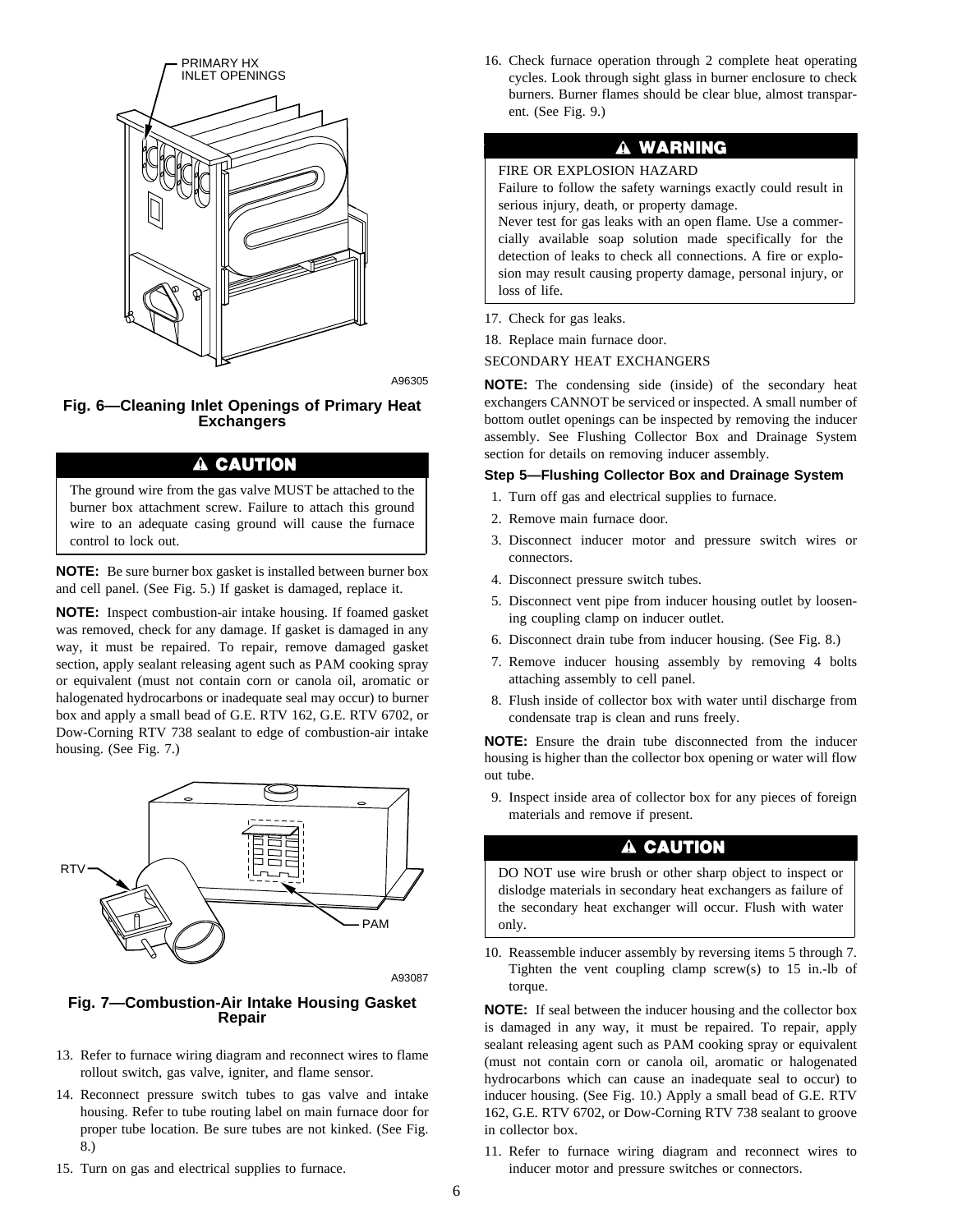

A00308

#### **Fig. 8—Furnace Pressure and Drain Tubing Diagram**

- 12. Reconnect pressure tubes to pressure switch. See diagram on main furnace door for proper location of tubes. Be sure tubes are not kinked. (See Fig. 8.)
- 13. Turn on gas and electrical supplies to furnace.
- 14. Check furnace operation through 2 complete heat operating cycles. Check area below inducer housing, vent pipe, and condensate trap to ensure no condensate leaks occur. If leaks are found, correct the problem.

### **A WARNING**

FIRE OR EXPLOSION HAZARD

Failure to follow the safety warnings exactly could result in serious injury, death, or property damage.

Never test for gas leaks with an open flame. Use a commercially available soap solution made specifically for the detection of leaks to check all connections. A fire or explosion may result causing property damage, personal injury, or loss of life.

- 15. Check for gas leaks.
- 16. Replace main furnace door.

#### **Step 6—Servicing Hot Surface Igniter**

The igniter does NOT require annual inspection. Check igniter resistance before removal.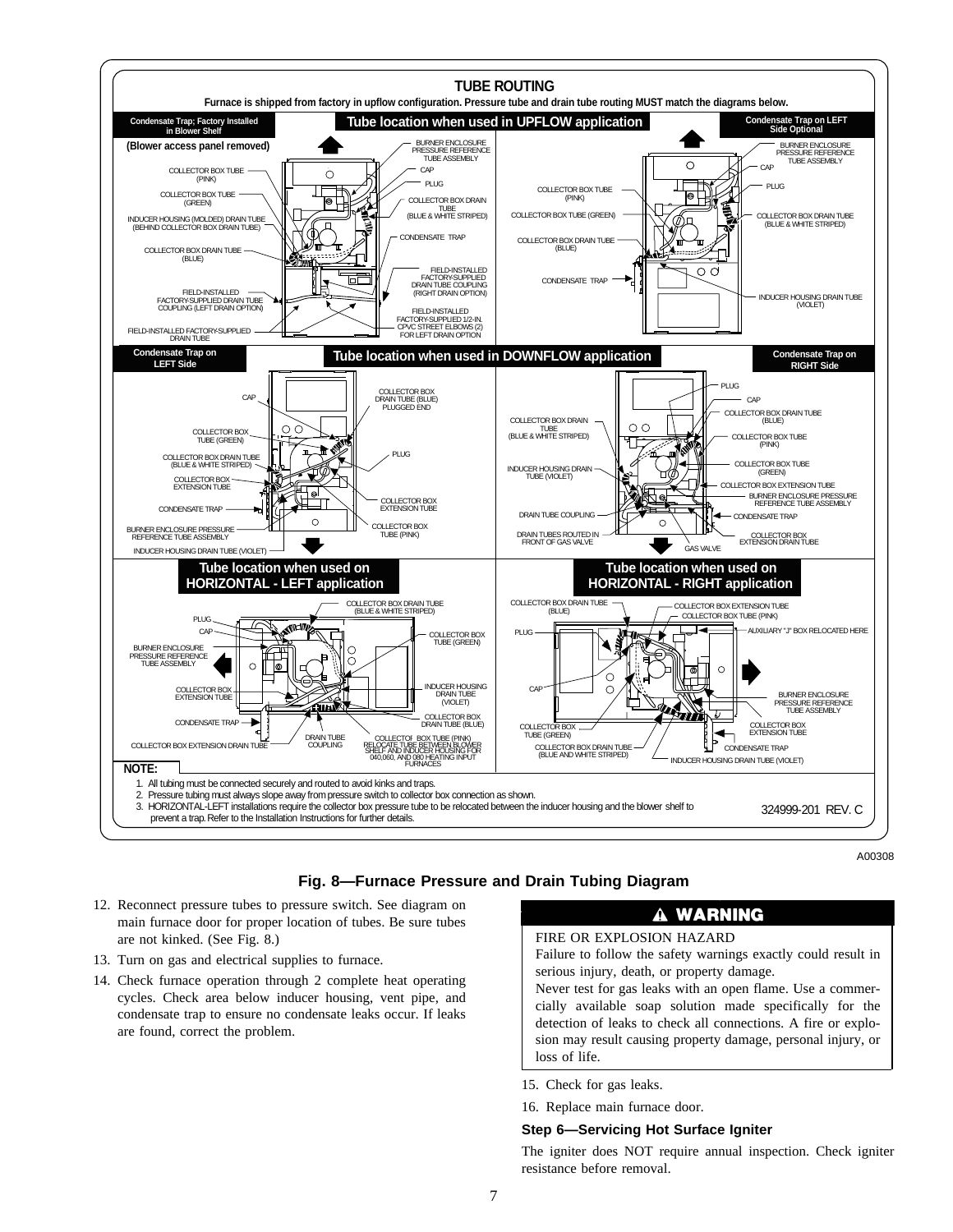- 1. Turn off gas and electrical supplies to furnace.
- 2. Remove main furnace door.
- 3. Disconnect igniter wire connection.
- 4. Check igniter resistance.
	- a. Using an ohm meter, check resistance across both igniter leads in connector.
	- b. Cold reading should be between 45 ohms and 90 ohms.
	- c. If ohm reading is higher than 110 ohms, igniter is cracked and must be replaced.
- 5. Remove igniter assembly.

#### A CAUTION

Allow igniter to cool before removal. Normal operating temperatures exceed 2000°F.

a. Do not remove igniter from bracket while assembly is in furnace. Using a 1/4 in. nutdriver, remove screw securing bracket and igniter assembly to bottom of burner box. The screw in the bracket is always located toward outside of burner box. The screw may be hidden by inlet box or inlet pipe, but can be removed without removing either. After removing screw, slide igniter and bracket toward outside of burner box and pull straight out.

### A CAUTION

The igniter is fragile. DO NOT allow it to hit the side of the burner box opening while removing or replacing it.

b. Inspect igniter for a white area indicating a crack may be present. If found, replace igniter.

**NOTE:** A small crack cannot be seen on a new igniter. After a period of operation, a white area will be visible around the crack.

- c. If replacement is required, replace igniter on igniter bracket external to furnace to avoid damage as the silicon portion is very brittle and will easily crack or shatter.
- d. To remove igniter from igniter bracket, remove screw holding igniter ceramic block to bracket and pull ceramic block out of bracket.
- 6. To replace igniter/igniter assembly, reverse items 5a through 5d.
- 7. Reconnect igniter wire connection.
- 8. Turn on gas and electrical supplies to furnace.





A93081

#### **Fig. 10—Gasket on Collector Box**

- 9. Verify igniter operation by initiating furnace control board self-test feature or by cycling thermostat.
- 10. Replace main furnace door.

**Step 7—Electrical Controls and Wiring**

#### A CAUTION

There may be more than 1 electrical supply to the unit. Check accessories and cooling unit for additional electrical supplies.

The electrical ground and polarity for 115-v wiring must be maintained properly. Refer to Fig. 11 for field wiring information and to Fig. 15 for unit wiring information.

**NOTE:** If the polarity is not correct, the STATUS LED on the furnace control will flash rapidly and prevent the furnace from operating. The control system also requires an earth ground for proper operation of the furnace control and flame sensor.

The 24-v circuit contains an automotive-type, 3-amp fuse located on the control center. (See Fig. 12.) Any direct shorts of the 24-v wiring during installation, service, or maintenance will cause this fuse to blow. If fuse replacement is required, use ONLY a fuse of identical size (3-amp). The control LED will flash status code 24 when fuse needs to be replaced.

With power to the unit disconnected, check all electrical connections for tightness. Tighten all screws on electrical connections. If any smoky or burned connections are found, disassemble the connection, clean all parts, strip wire, and reassemble properly and securely.

Reconnect electrical supply to unit and observe unit through 1 complete operating cycle for proper operation.

**Fig. 9—Burner Flame**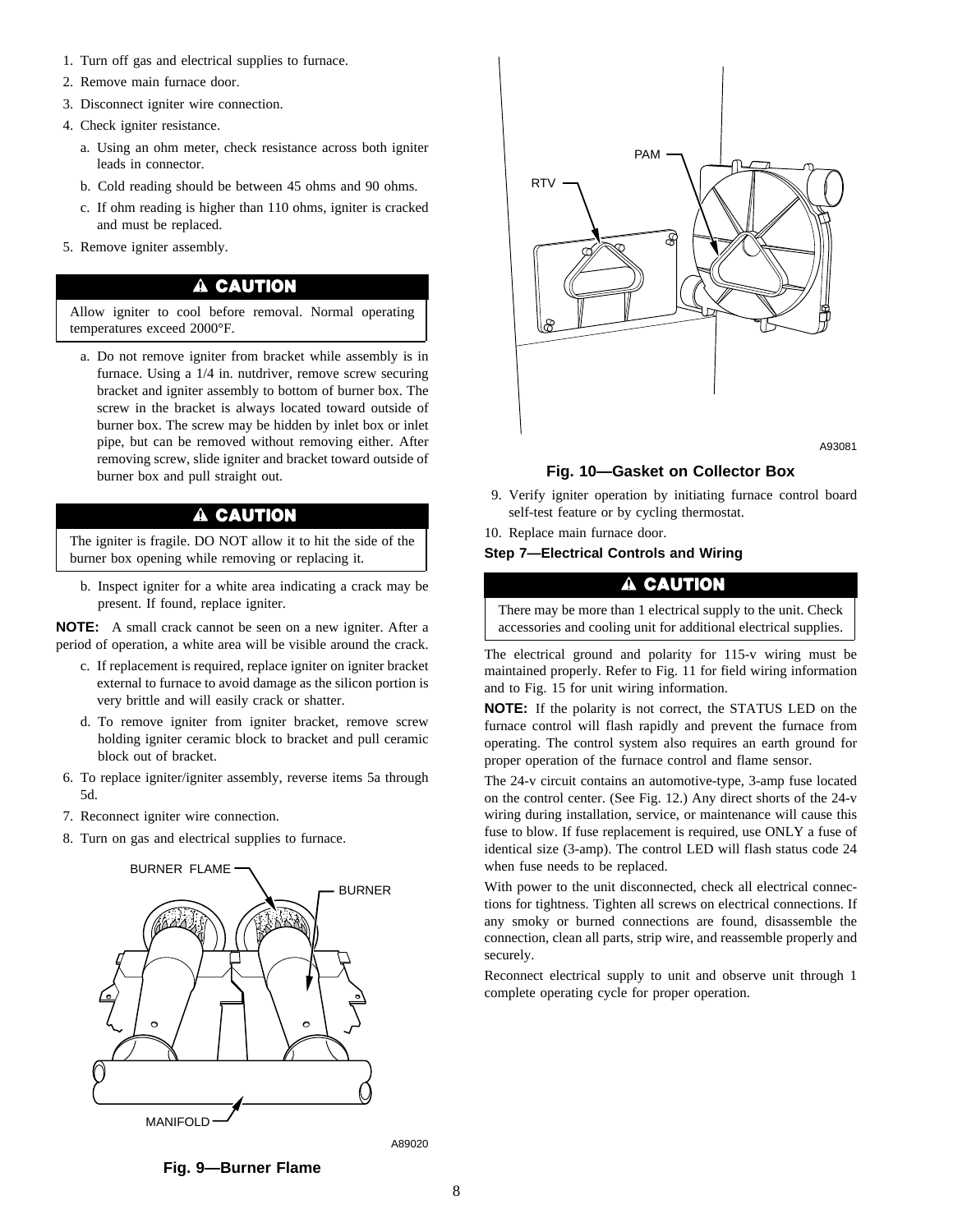

---- FIELD 24-V WIRING

**Fig. 12—Control Center**

A02142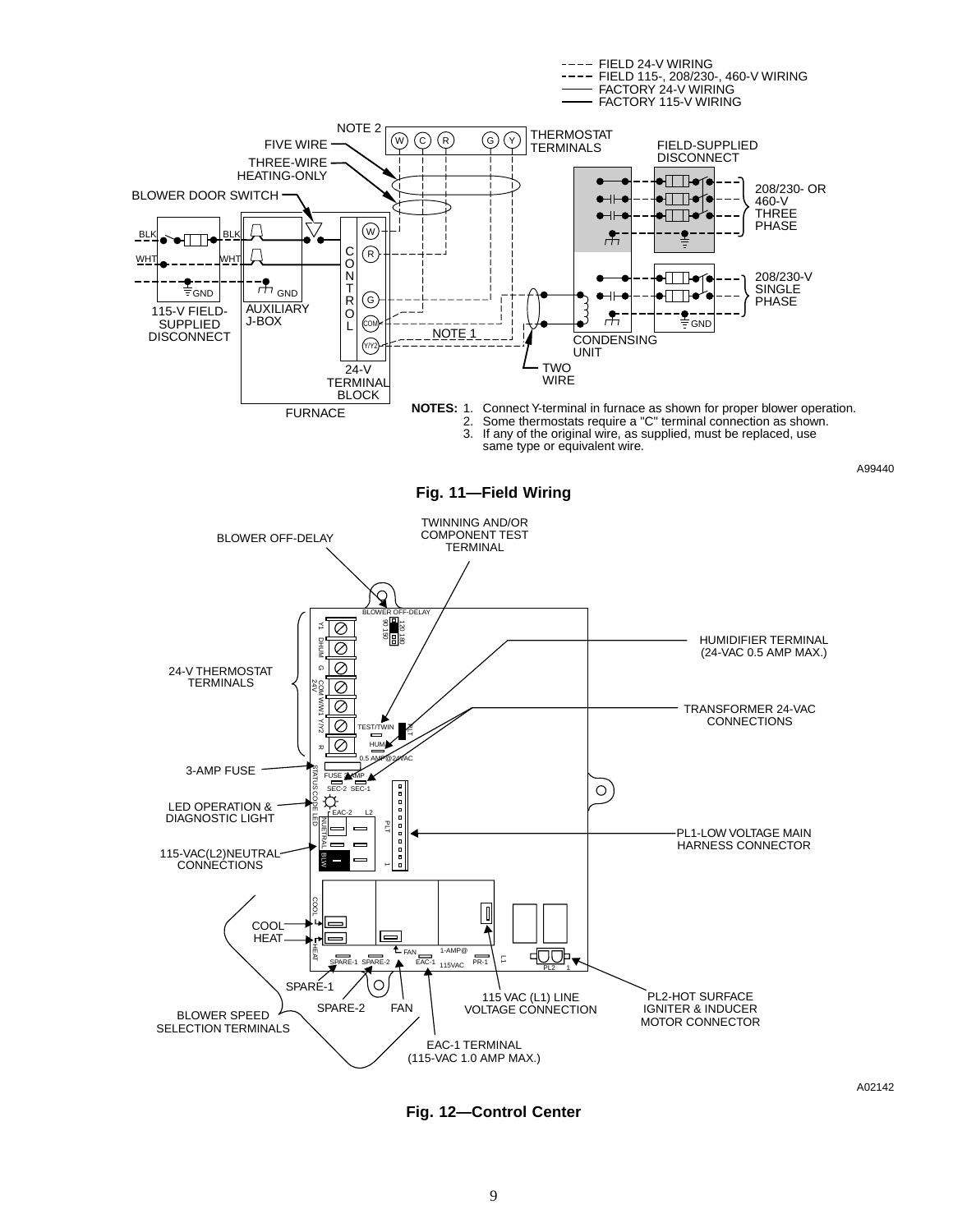

### **Fig. 13—Winterizing the Furnace**

A93058

**Step 8—Checking Heat Tape Operation (If Applicable)**

### A CAUTION

If this furnace is to be operated in an unconditioned space where the ambient temperatures may be 32°F or lower, freeze protection measures must be taken. (See Fig. 13.) See CONDENSATE DRAIN PROTECTION section of Installation, Start-Up, and Operating Instructions.

In applications where the ambient temperature around the furnace is 32°F or lower, freeze protection measures are required. If heat tape has been applied, check to ensure it will operate when low temperatures are present.

**NOTE:** Heat tape, when used, should be wrapped around the condensate drain trap and drain line. There is no need to use heat tape within the furnace casing. Most heat tapes are temperature activated, and it is not practical to verify the actual heating of the activated, and it is not practical to verify the actual neating of the the state. Check for signs of physical damage to heat tape such as nicks, tape. Check the following:





### A99119 **Fig. 15—Funnel in Drain and Antifreeze Running Through Trap**

- cuts, abrasions, gnawing by animals, etc.
- 2. Check for discolored heat tape insulation. If any damage or discolored insulation is evident, replace heat tape.
- 3. Check that heat tape power supply circuit is on.

#### **Step 9—Winterizing**

### A CAUTION

Freezing condensate left in the furnace will damage the equipment.

If the furnace will be off for an extended period of time in a structure where the temperature will drop to 32°F or below, winterize as follows:

- 1. Turn off electrical supply to furnace.
- 2. Remove main furnace door.
- 3. Disconnect cap from unused drain tap on inducer housing. (See Fig. 13.)
- 4. Connect field-supplied 1/2-in. I.D. tube to upper inducer housing drain connection.

## A CAUTION

Do not use ethylene glycol (Prestone II antifreeze/coolant or equivalent automotive type). Failure of plastic components will occur.

5. Insert funnel in tube and pour up to 1 quart antifreeze, propylene glycol (RV, swimming pool antifreeze, or equivalent) into funnel until it is visible at point where condensate enters open drain. (See Fig. 14.)

A99118 **Fig. 14—Inducer Housing Drain Cap**

10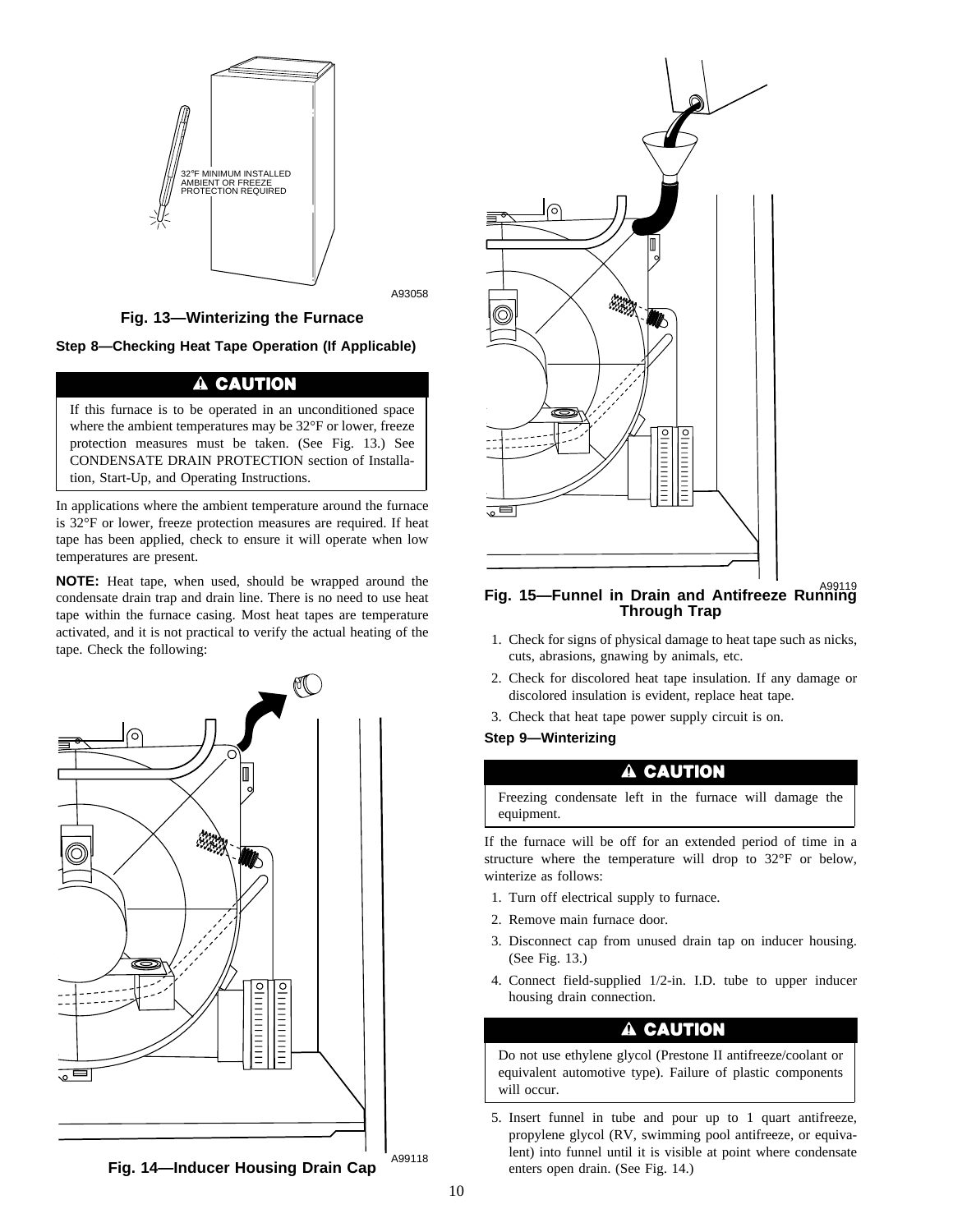- 6. Reconnect drain cap to inducer housing.
- 7. Replace main furnace door.
- 8. Propylene glycol need not be removed before restarting furnace.

#### **WIRING DIAGRAM**

See Fig. 16 for Wiring Diagram.

#### **TROUBLESHOOTING**

Use the Troubleshooting Guide, the status code LED on the cotntrol and the Component Test to isolate furnace operation problems.

#### STATUS CODES

For an explanation of status codes, refer to service label located on back of main furnace door or Fig. 17 and the Troubleshooting Guide. The stored status code will NOT be erased from the control memory if 115- or 24-v power is interrupted.

**NOTE:** Removing the blower access door will open the blower access door switch and terminate 115-v power to the control.

To read current status code, remove main furnace door. The status code LED can be viewed through the sight glass on the blower access door.

**NOTE:** NO thermostat signals may be present at control and all blower off delays must be completed to view previous codes.

### A CAUTION

Make sure limit switch or flame rollout switch wire does not contact any metal component, such as gas valve. If wire is shorted, 3-amp fuse on furnace control will blow.  $\rightarrow$ 

To retrieve previous codes, remove 1 of the red main limit or flame rollout switch wires for 1 to 4 sec until the LED light goes out, then reconnect it. (Do not leave red wire disconnected for longer periods of time as the control will assume an overtemperature condition exists and will respond with blower operation.) This places the control in the status recall mode and displays the last code stored in memory.

 $\rightarrow$  Record the code. After the last code is displayed the control will perform the component test, and then return to normal standby mode.

#### COMPONENT TEST

### A WARNING

Blower access panel door switch opens 115-v power to control board. No component operation can occur. Caution must be taken when manually closing this switch for service purposes. Failure to follow this warning could result in electrical shock, personal injury, or death.

Use the Component Test to check furnace components for proper operation. To initiate the component self-test sequence, shut off the room thermostat or disconnect the ″R″ thermostat lead. Briefly (approximately 2 sec) short the TWIN/TEST terminal to the COM 24V terminal. The status LED will turn off. The test sequence will be as follows:

- 1. LED flashes last status code, or code 11, 4 times. Record this status code for further troubleshooting.
- 2. The inducer will start and continue to run until test is over.
- 3. Hot surface igniter (HSI) is energized for 15 sec, then de-energized.
- 4. Blower operates on continuous FAN speed for 10 sec, then turns off.
- 5. The blower motor operates on HEATING speed for 10 sec, then turns off.
- 6. The blower motor operates on COOLING speed for 10 sec, then turns off.
- 7. Inducer turns off.
- 8. The gas valve and humidifier terminal HUM are not energized for safety reasons.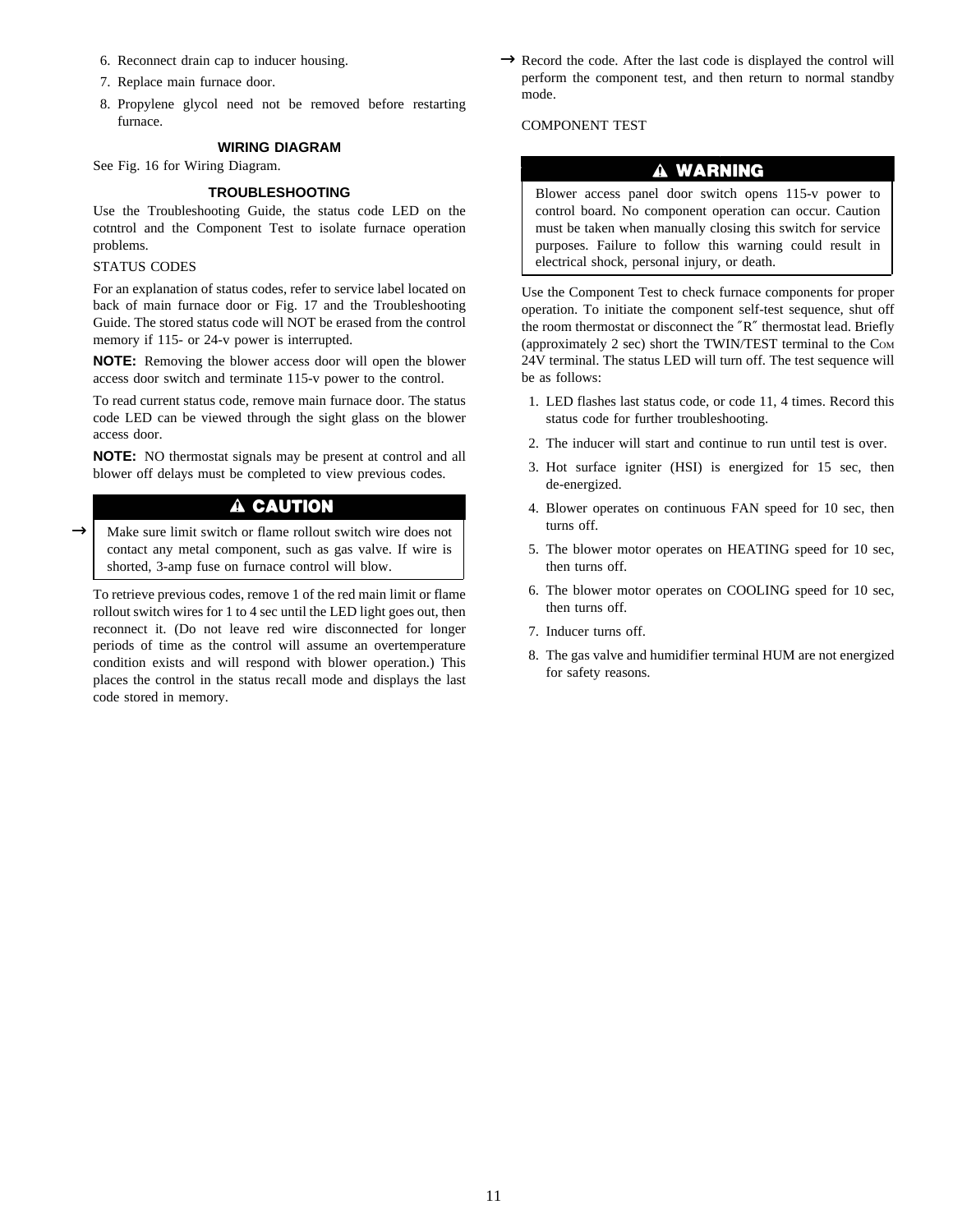

**Fig. 16—Wiring Diagram**

A02157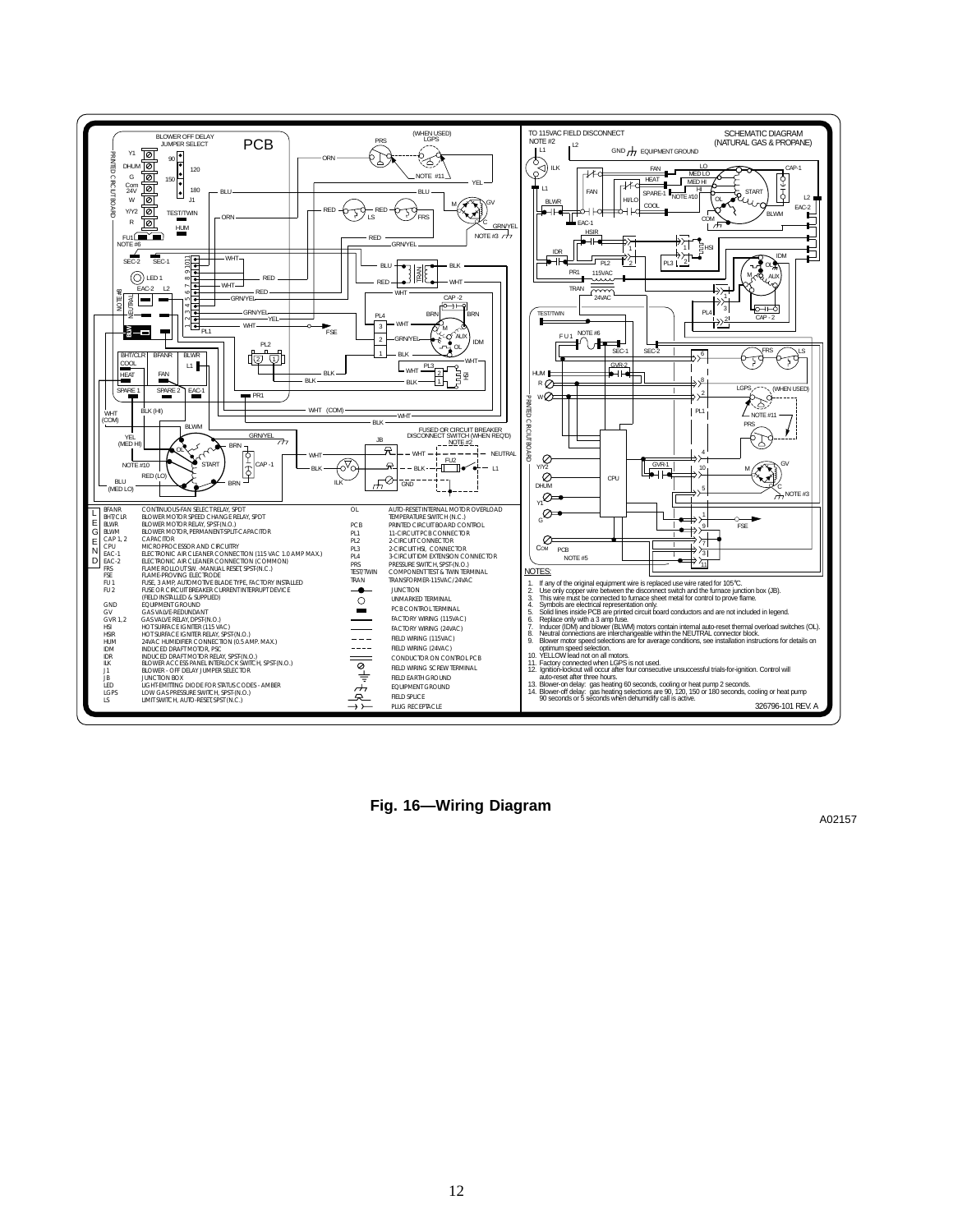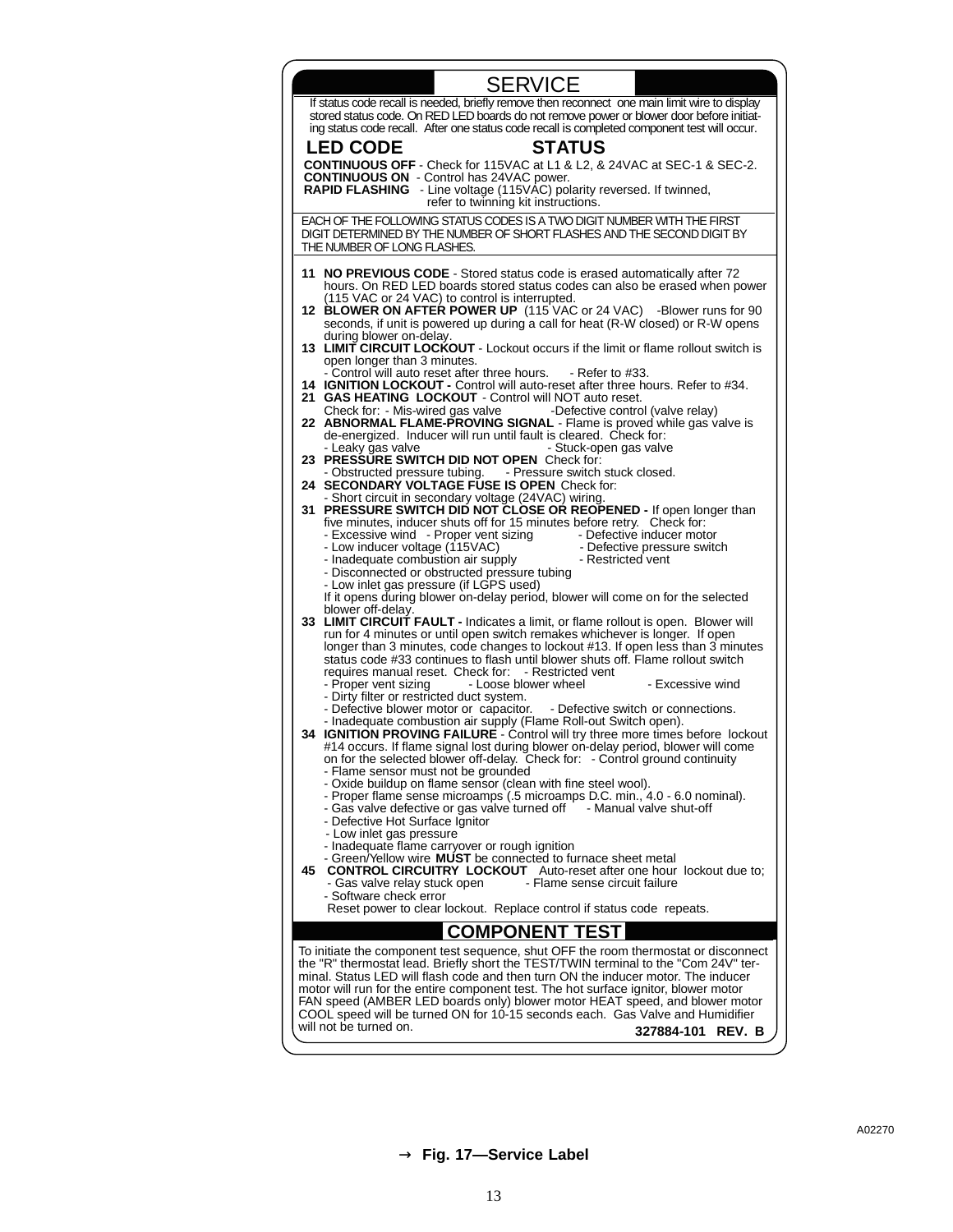

A02204a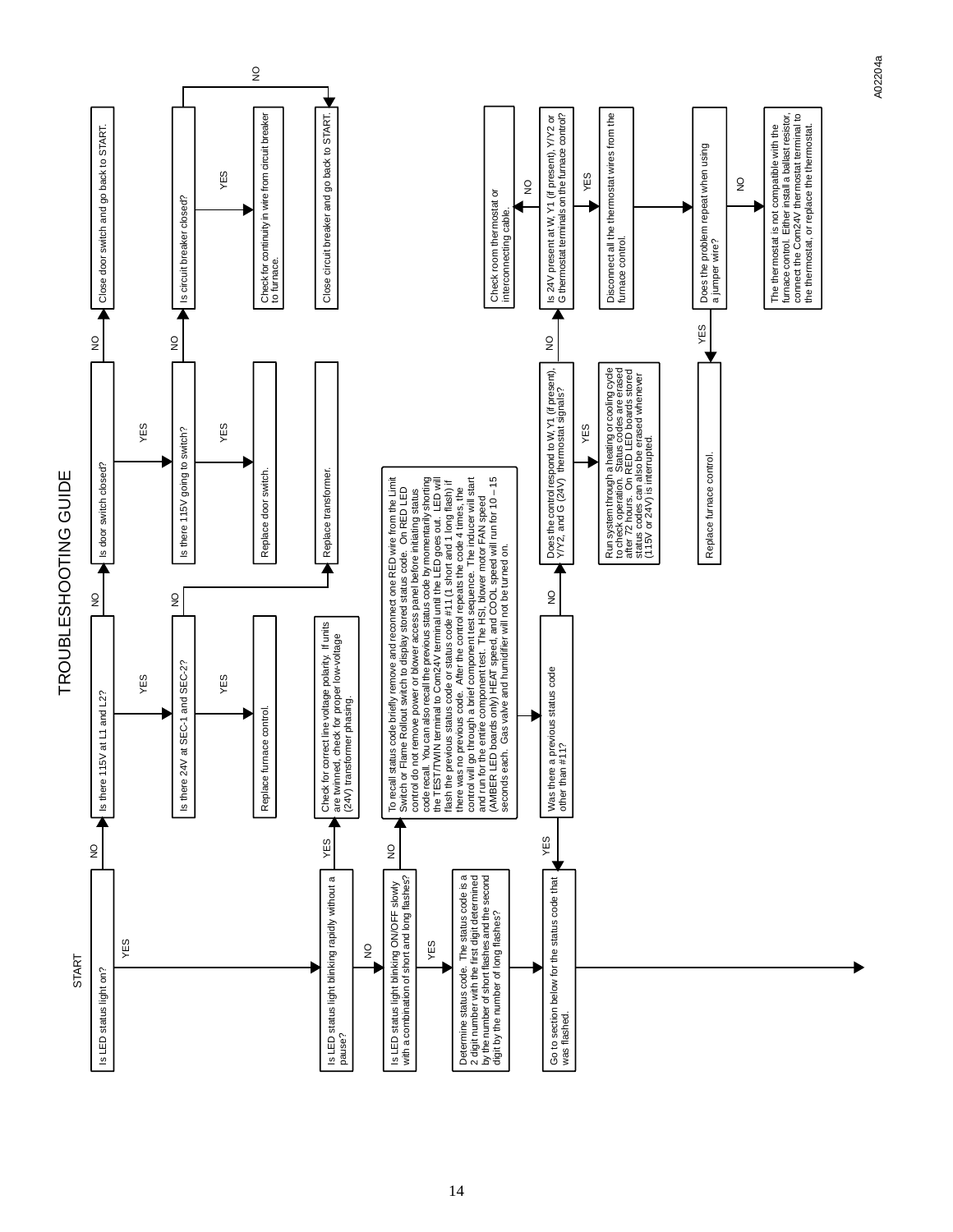